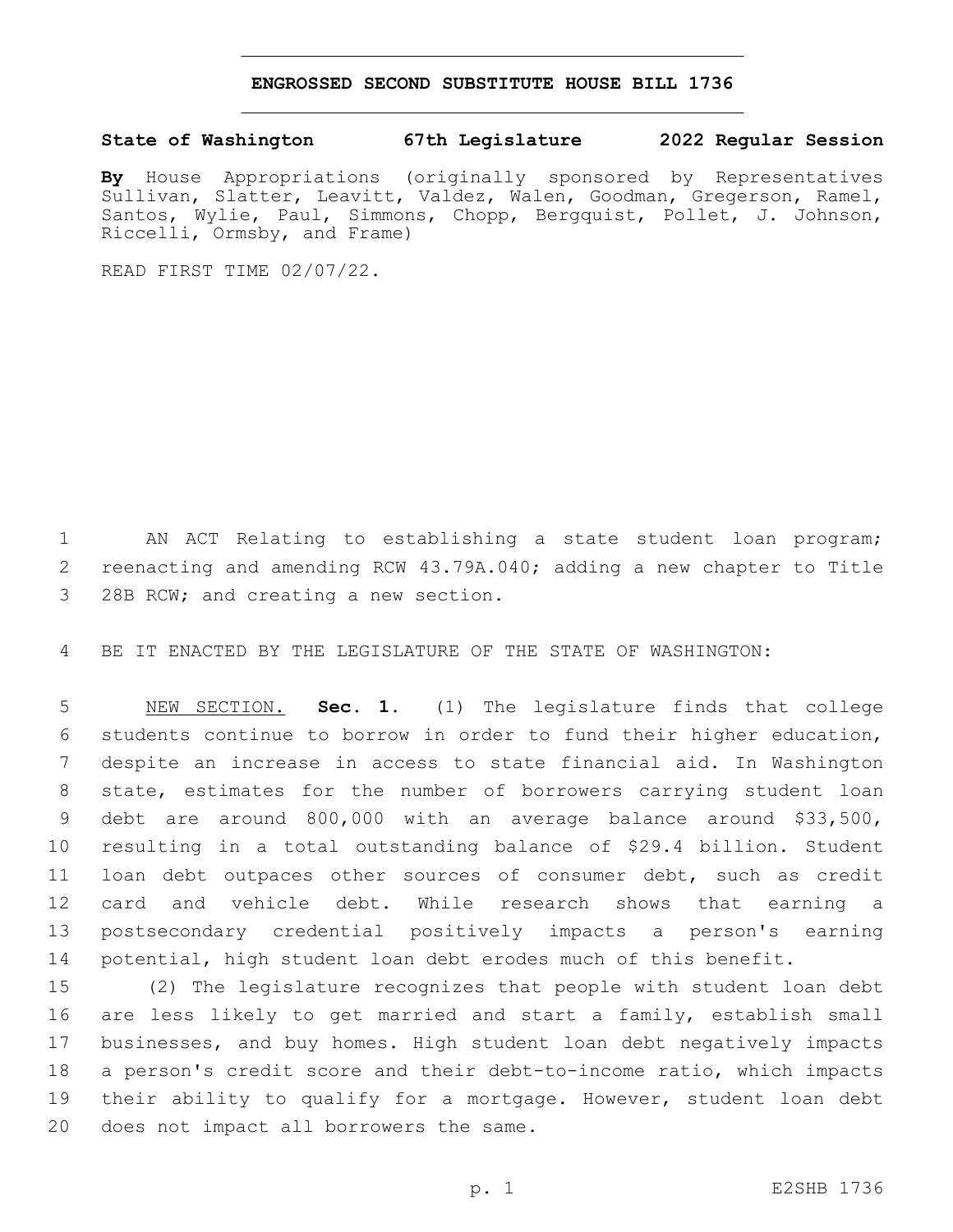(3) Student loan borrowers who struggle the most are typically lower income, first generation, and students of color. Data from the national center for education statistics of a 12-year longitudinal study based on students who began their education in the 2003-04 academic year found the following for students who defaulted: Almost 90 percent had received a Pell grant at one point; 70 percent were first generation college students; 40 percent were in the bottom quarter of income distribution; and 30 percent were African American.

 (4) The legislature recognizes though that student loans are beneficial for students who have no other way to pay for college or have expenses beyond tuition and fees. Student loans can open up postsecondary education opportunities for many and help boost the state's economy by increasing the number of qualified graduates to fulfill workforce shortages. However, the legislature finds that high interest rates that accumulate while the student is in college negatively impact the student's ability to prosper financially and contribute to the state's economy after graduation. The legislature also recognizes that there is very little financial aid available to assist students pursuing graduate studies, despite the state's high demand for qualified professionals in fields with workforce shortages such as behavioral health, nursing, software development, teaching, and more. Therefore, the legislature intends to support students pursuing higher education by establishing a state student loan program that is more affordable than direct federal student loans and private loans. The legislature intends to offer student loans to state residents with financial need who are pursuing undergraduate and high-demand graduate studies at a subsidized, one percent interest rate. The legislature intends for the Washington state student loan program to align with the Washington college grant program, recognizing that student loans are secondary forms of financial aid that often cover expenses beyond tuition. The legislature intends to finance the Washington state student loan program with a one-time \$300,000,000 appropriation to cover annual student loan originations and expenses until repayments are substantial enough to support the program on an ongoing basis.

 NEW SECTION. **Sec. 2.** The definitions in this section apply throughout this chapter unless the context clearly requires otherwise.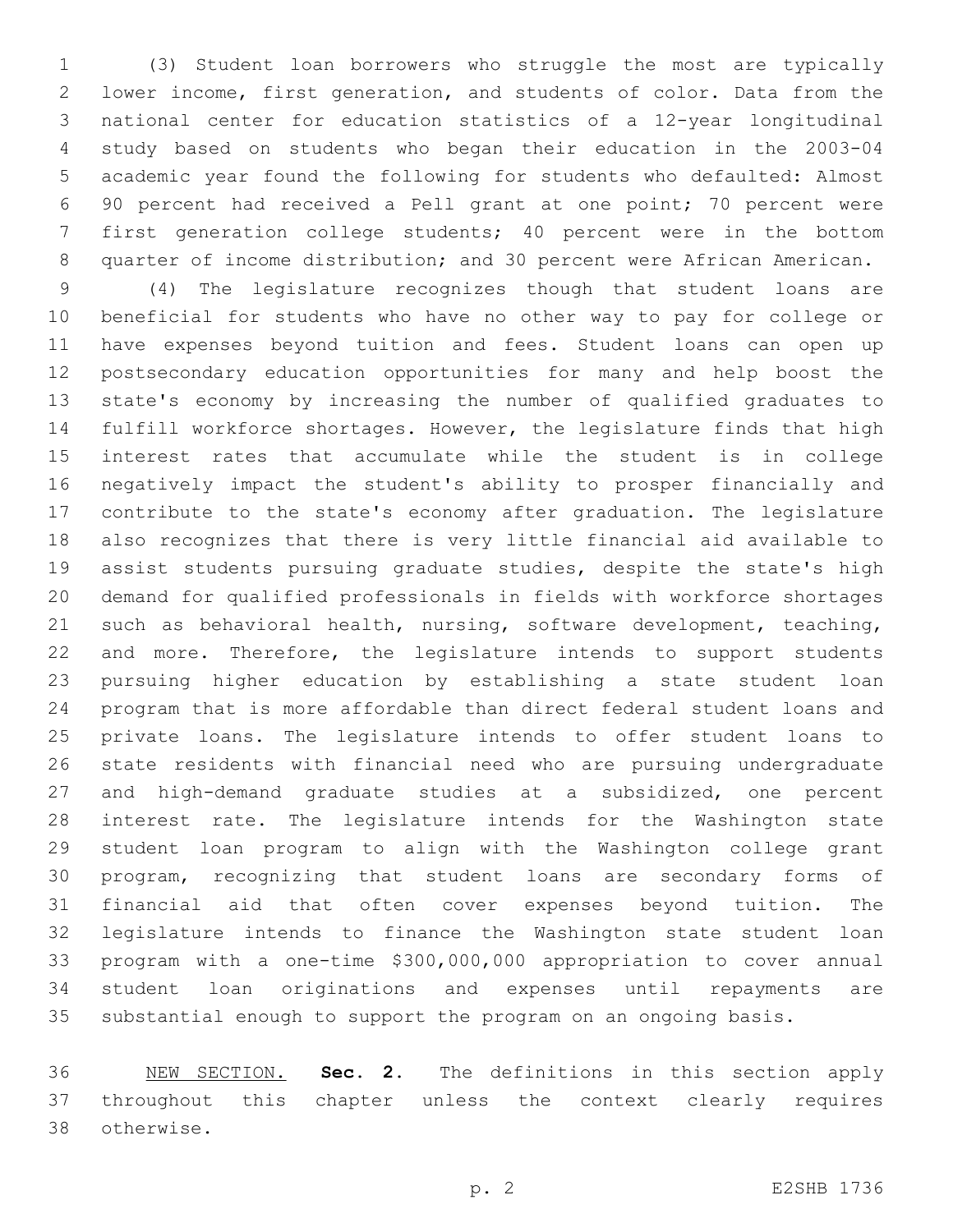(1) "Borrower" means an eligible student who has received a student loan under the Washington student loan program.

 (2) "Eligible expenses" means reasonable expenses associated with the costs of acquiring a postsecondary education such as tuition, fees, books, equipment, room and board, and other expenses as 6 determined by the office.

 (3) "Eligible graduate program" means an advanced academic degree in a specialized field of study that has a workforce shortage or is considered high demand, as determined by the office.

10 (4) "Eligible student" means a student who:

 (a) Meets the definition of "resident student" under RCW 12 28B.15.012(2) (a) through (e);

 (b) Has a median family income of 100 percent or less of the 14 state median family income;

 (c) Is enrolled in an institution of higher education in an eligible undergraduate or graduate program on at least a half-time 17 basis; and

 (d) Has completed an annual application for financial aid as 19 approved by the office.

 (5) "Eligible undergraduate program" means a postsecondary education program that leads to a certificate, associate's degree, or 22 bachelor's degree.

 (6) "Gift aid" means federal, state, institutional, or private financial aid provided for educational purposes with no obligation of repayment. "Gift aid" does not include student loans or work-study 26 programs.

 (7) "Institutions of higher education" includes institutions of higher education authorized to participate in state financial aid 29 programs in accordance with chapter 28B.92 RCW.

 (8) "Office" means the office of student financial assistance 31 established under chapter 28B.76 RCW.

(9) "Program" means the Washington student loan program.

 (10) "Student loan" means a loan that is approved by the office and awarded to an eligible student to pay for eligible expenses.

 NEW SECTION. **Sec. 3.** (1) The Washington student loan program is created to assist students who need additional financial support to obtain postsecondary education.

 (2) The Washington student loan program shall be administered by the office. In administering the program, the office shall: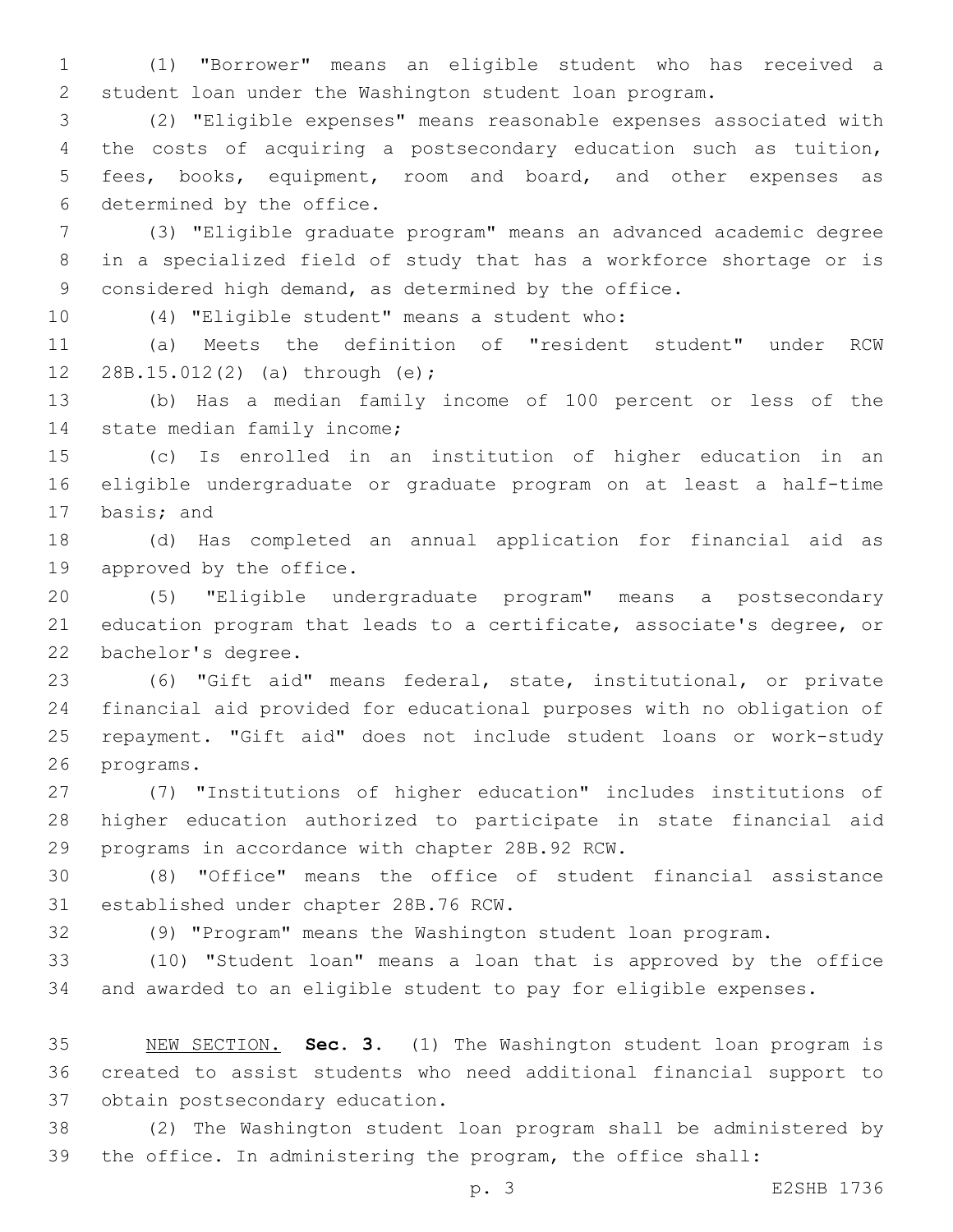(a) Ensure institutions of higher education have a policy for awarding student loans under the program that prioritizes funding for eligible students who have greater unmet financial need, are lowest income, are first generation college students, and who have received 5 loans under the program in prior years;

(b) Issue low-interest student loans;6

- 7 (c) Define the terms of repayment;
- 8 (d) Collect and manage repayments from borrowers;
- 9 (e) Establish an appeals process;

 (f) Exercise discretion to revise repayment obligations in certain cases, such as economic hardship or disability;

- 12 (g) Publicize the program; and
- 13 (h) Adopt necessary rules.

 NEW SECTION. **Sec. 4.** (1) Beginning with the 2024-25 academic year, the office may award student loans under the program to eligible students from the funds available in the Washington student loan account created in section 7 of this act.

 (2) The office shall set the interest rate for student loans issued under the program at one percent to begin accruing after a grace period of six months after the borrower is no longer enrolled on at least a half-time basis at an institution of higher education. The office shall not charge any fees associated with the lending of 23 student loans to borrowers.

 (3) For undergraduate students, the annual loan limit shall be \$3,000 and the maximum total loan limit shall be \$12,000. For graduate students, the annual loan limit shall be \$5,000 and the maximum total loan limit shall be \$10,000. A student who receives loans for an eligible undergraduate program under the program may also receive loans for an eligible graduate program.

 (4) The office shall establish repayment terms for student loans issued under the program and determine which repayment plan is the default option out of the following two repayment options:

 (a) A standard loan repayment plan with a repayment period of 10 34 years; and

 (b) An income-based repayment plan that shall require monthly payments of no more than 10 percent of a borrower's discretionary income over a repayment period of no more than 20 years. After the repayment period of 20 years, the office shall forgive any remaining 39 balance.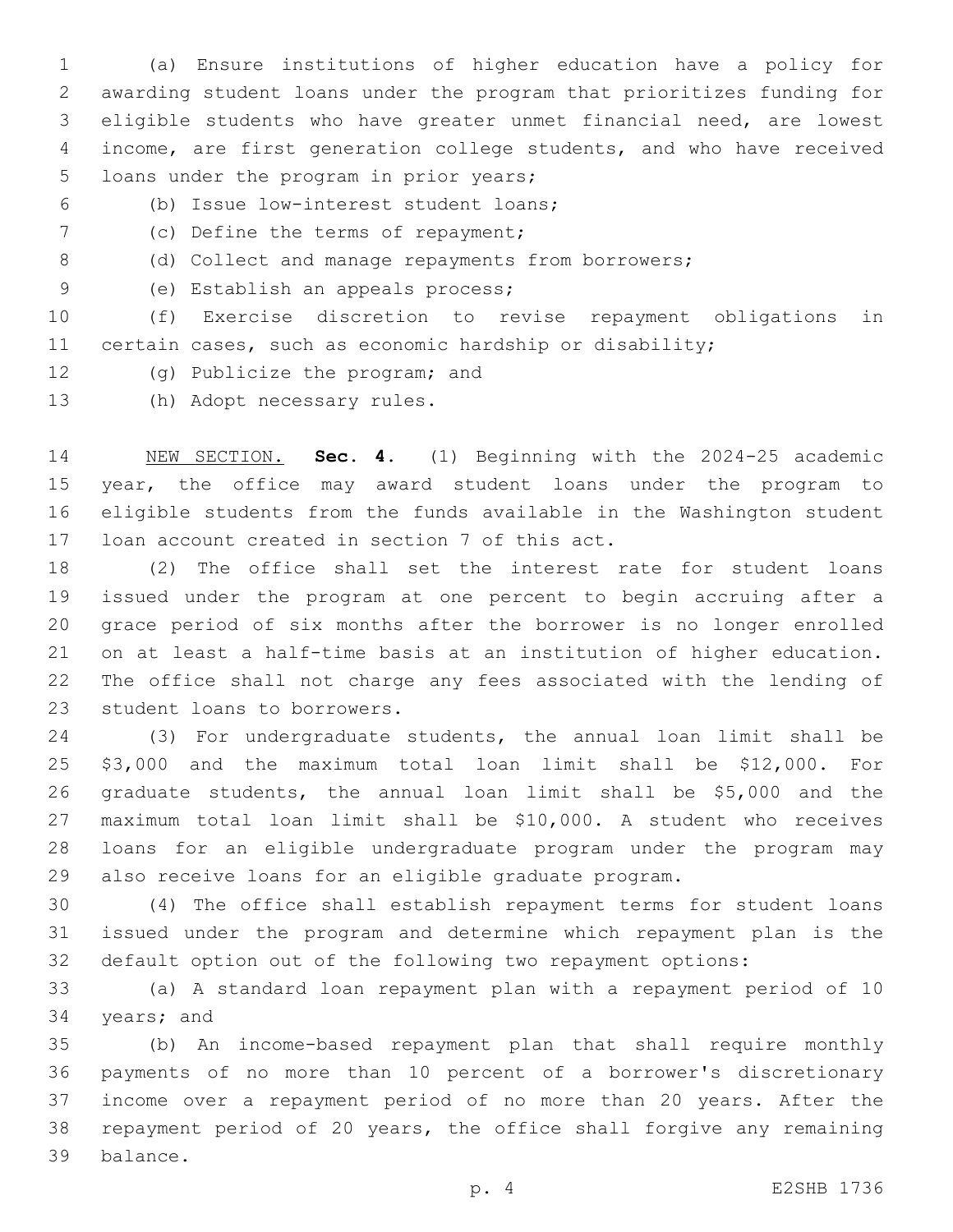(5) The office shall establish loan terms and rules for borrowers, including the process and details of deferment, forbearance, delinquency, default, and collections.

 (6) The office shall establish an appeals process for borrowers who believe there is an unresolved error in the servicing of their loan. The office shall provide borrowers with a description of the appeals process once a borrower enters the repayment period for their 8 student loan.

 (7) The office shall discharge any student loans issued under the program in the event of a borrower's total and permanent disability 11 or death.

 NEW SECTION. **Sec. 5.** The office shall contract with one or more state-based financial institutions regulated by either chapter 31.12 RCW or chapter 30A.04 RCW to provide loan origination and may contract with a third-party entity to provide loan servicing for the program. A third-party entity providing loan servicing shall comply with all of the requirements for student education loan servicers under chapter 31.04 RCW.

 NEW SECTION. **Sec. 6.** (1) The office shall collect data on the program in collaboration with the institutions of higher education. The data must include, but is not limited to:

 (a) The number of eligible students who were awarded a student 23 loan;

- 24 (b) The number of borrowers;
- (c) The average borrowed annual and total balances;

26 (d) Borrower demographics;

 (e) The institutions of higher education and educational fields 28 of borrowers; and

(f) Repayment statistics, including:29

 (i) The number of borrowers in active repayment, deferment, 31 delinquency, forbearance, and default;

 (ii) The average time it took for borrowers to enter delinquency 33 and default;

 (iii) Demographic and educational data of borrowers enrolled in 35 the income-based repayment plan option;

 (iv) Demographic and educational data of borrowers in different repayment statuses, including delinquency and default; and

(v) Information about what happened to borrowers who defaulted.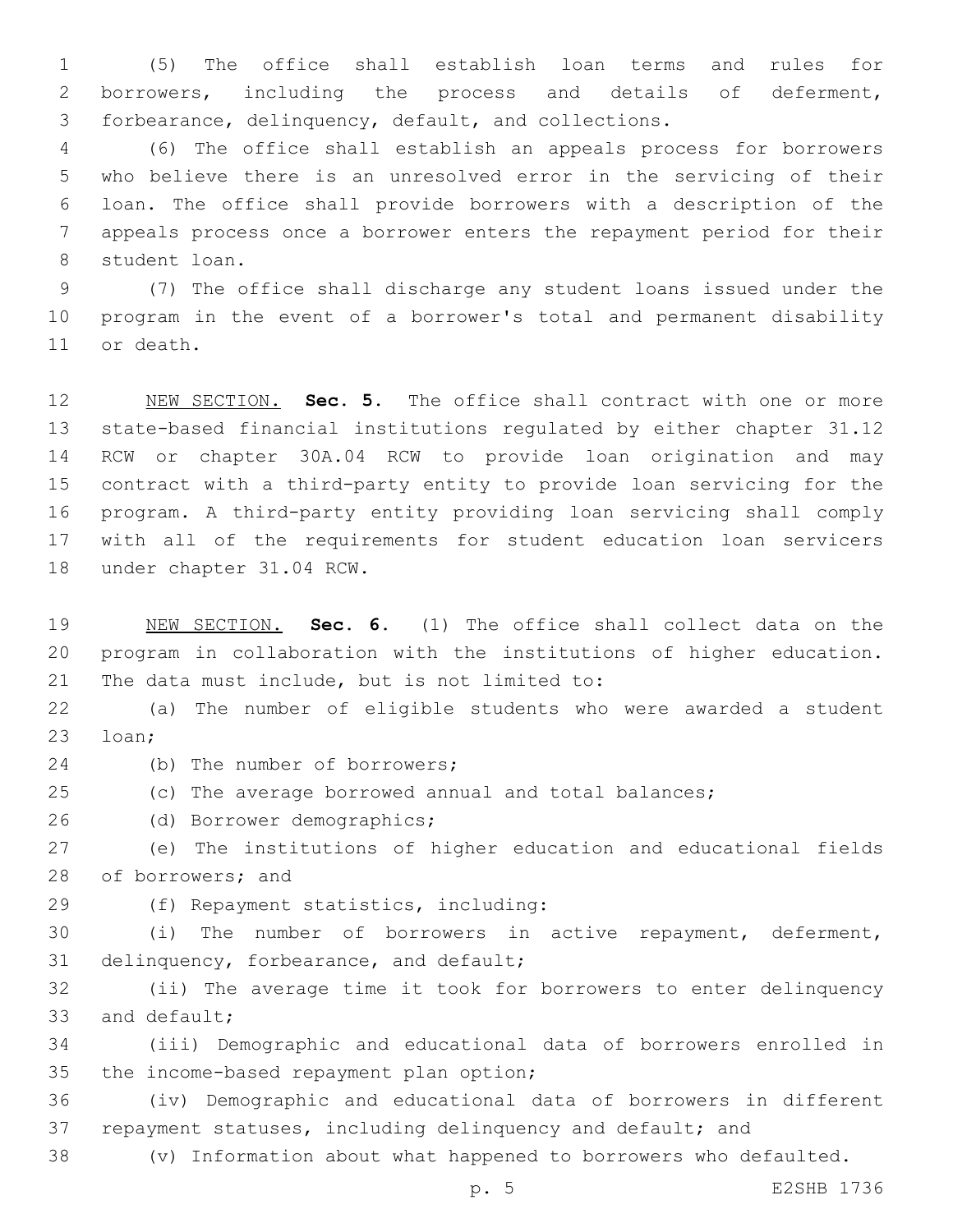(2) Beginning December 1, 2026, and in compliance with RCW 43.01.036, the office must submit an annual report on the data collected under subsection (1) of this section and any other relevant information regarding the program to the higher education committees 5 of the legislature.

 NEW SECTION. **Sec. 7.** (1) The Washington student loan account is created in the custody of the state treasurer. All receipts from the Washington student loan program must be deposited in the account. Expenditures from the account may be used only for administration and the issuance of new student loans. Only the executive director of the student achievement council or the executive director's designee may authorize expenditures from the account. The account is subject to the allotment procedures under chapter 43.88 RCW, but an appropriation is not required for expenditures.

 (2) The office shall not exceed \$34,000,000 in expenditures from the account for the origination of student loans on an annual basis, of which no more than 20 percent must be dedicated to student loans 18 for borrowers in eligible graduate programs.

 **Sec. 8.** RCW 43.79A.040 and 2021 c 175 s 10 and 2021 c 108 s 5 are each reenacted and amended to read as follows:

 (1) Money in the treasurer's trust fund may be deposited, invested, and reinvested by the state treasurer in accordance with RCW 43.84.080 in the same manner and to the same extent as if the money were in the state treasury, and may be commingled with moneys in the state treasury for cash management and cash balance purposes.

 (2) All income received from investment of the treasurer's trust fund must be set aside in an account in the treasury trust fund to be 28 known as the investment income account.

 (3) The investment income account may be utilized for the payment of purchased banking services on behalf of treasurer's trust funds including, but not limited to, depository, safekeeping, and disbursement functions for the state treasurer or affected state agencies. The investment income account is subject in all respects to chapter 43.88 RCW, but no appropriation is required for payments to financial institutions. Payments must occur prior to distribution of earnings set forth in subsection (4) of this section.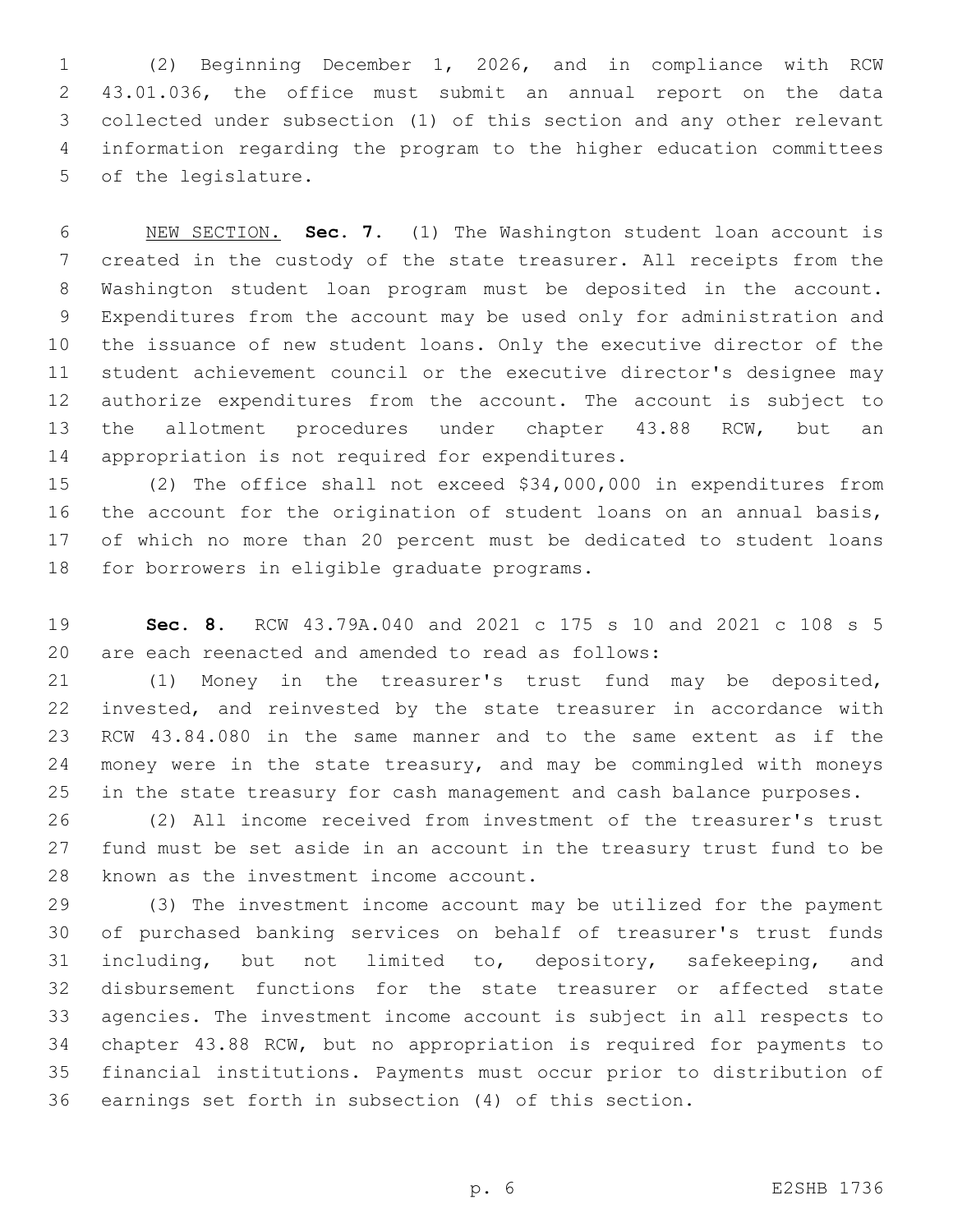(4)(a) Monthly, the state treasurer must distribute the earnings credited to the investment income account to the state general fund 3 except under (b), (c), and (d) of this subsection.

 (b) The following accounts and funds must receive their proportionate share of earnings based upon each account's or fund's average daily balance for the period: The 24/7 sobriety account, the Washington promise scholarship account, the Gina Grant Bull memorial legislative page scholarship account, the Rosa Franklin legislative 9 internship program scholarship (( $\{a$ ccount)) account, the Washington advanced college tuition payment program account, the Washington college savings program account, the accessible communities account, the Washington achieving a better life experience program account, the community and technical college innovation account, the agricultural local fund, the American Indian scholarship endowment 15 fund, the foster care scholarship endowment fund, the foster care endowed scholarship trust fund, the contract harvesting revolving account, the Washington state combined fund drive account, the commemorative works account, the county enhanced 911 excise tax account, the county road administration board emergency loan account, the toll collection account, the developmental disabilities endowment trust fund, the energy account, the fair fund, the family and medical leave insurance account, the fish and wildlife federal lands revolving account, the natural resources federal lands revolving account, the food animal veterinarian conditional scholarship account, the forest health revolving account, the fruit and vegetable inspection account, the educator conditional scholarship account, the game farm alternative account, the GET ready for math and science scholarship account, the Washington global health technologies and product development account, the grain inspection revolving fund, the Washington history day account, the industrial insurance rainy day fund, the juvenile accountability incentive account, the law enforcement officers' and firefighters' plan 2 expense fund, the local tourism promotion account, the low-income home rehabilitation revolving loan program account, the multiagency permitting team account, the northeast Washington wolf-livestock management account, the produce railcar pool account, the public use general aviation airport loan revolving account, the regional transportation investment district account, the rural rehabilitation account, the Washington sexual assault kit account, the stadium and exhibition center account, the youth athletic facility account, the self-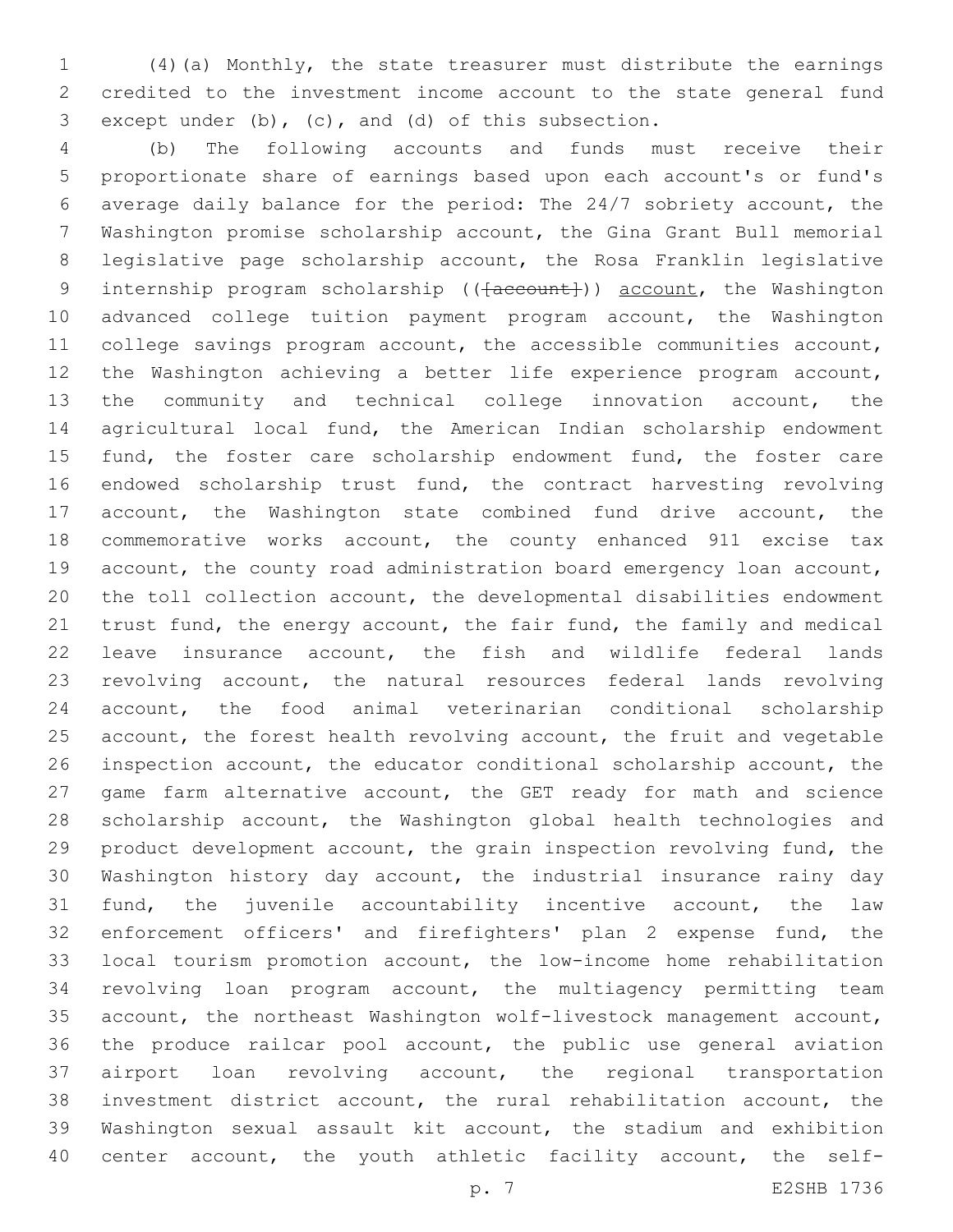insurance revolving fund, the children's trust fund, the Washington horse racing commission Washington bred owners' bonus fund and breeder awards account, the Washington horse racing commission class C purse fund account, the individual development account program account, the Washington horse racing commission operating account, the life sciences discovery fund, the Washington state library- archives building account, the reduced cigarette ignition propensity account, the center for deaf and hard of hearing youth account, the school for the blind account, the Millersylvania park trust fund, the public employees' and retirees' insurance reserve fund, the school employees' benefits board insurance reserve fund, the public employees' and retirees' insurance account, the school employees' insurance account, the long-term services and supports trust account, the radiation perpetual maintenance fund, the Indian health improvement reinvestment account, the department of licensing tuition recovery trust fund, the student achievement council tuition recovery 17 trust fund, the tuition recovery trust fund, the Washington student 18 loan account, the industrial insurance premium refund account, the mobile home park relocation fund, the natural resources deposit fund, the Washington state health insurance pool account, the federal forest revolving account, and the library operations account.

 (c) The following accounts and funds must receive eighty percent of their proportionate share of earnings based upon each account's or fund's average daily balance for the period: The advance right-of-way revolving fund, the advanced environmental mitigation revolving account, the federal narcotics asset forfeitures account, the high occupancy vehicle account, the local rail service assistance account, and the miscellaneous transportation programs account.

 (d) Any state agency that has independent authority over accounts or funds not statutorily required to be held in the custody of the state treasurer that deposits funds into a fund or account in the custody of the state treasurer pursuant to an agreement with the office of the state treasurer shall receive its proportionate share of earnings based upon each account's or fund's average daily balance 35 for the period.

 (5) In conformance with Article II, section 37 of the state Constitution, no trust accounts or funds shall be allocated earnings without the specific affirmative directive of this section.